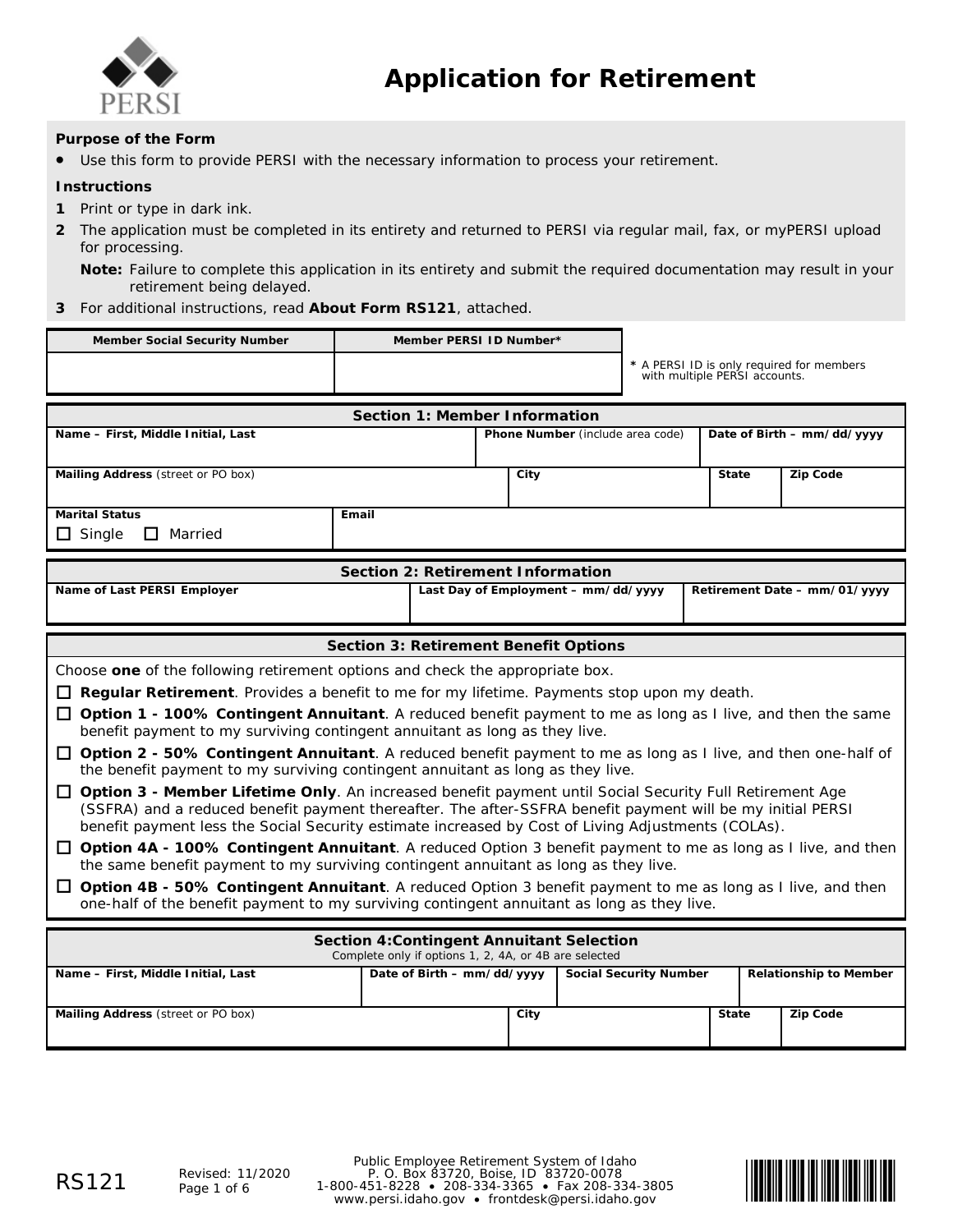| <b>Application for Retirement (continued)</b>                                                                                                                                                                                                                                                                                                                                                                                                                                                                                                                                                                     |                                              |                                                                                                                                                                                                                                                                                                                                                                                                                                                                                     |                               |                   |  |  |
|-------------------------------------------------------------------------------------------------------------------------------------------------------------------------------------------------------------------------------------------------------------------------------------------------------------------------------------------------------------------------------------------------------------------------------------------------------------------------------------------------------------------------------------------------------------------------------------------------------------------|----------------------------------------------|-------------------------------------------------------------------------------------------------------------------------------------------------------------------------------------------------------------------------------------------------------------------------------------------------------------------------------------------------------------------------------------------------------------------------------------------------------------------------------------|-------------------------------|-------------------|--|--|
| Member Name - First, Middle, Last                                                                                                                                                                                                                                                                                                                                                                                                                                                                                                                                                                                 |                                              |                                                                                                                                                                                                                                                                                                                                                                                                                                                                                     | <b>Social Security Number</b> |                   |  |  |
| <b>Section 5: Signatures</b><br>Must be signed in the presence of a notary                                                                                                                                                                                                                                                                                                                                                                                                                                                                                                                                        |                                              |                                                                                                                                                                                                                                                                                                                                                                                                                                                                                     |                               |                   |  |  |
| For completion by the applicant at the time of                                                                                                                                                                                                                                                                                                                                                                                                                                                                                                                                                                    |                                              | For completion by applicant's spouse at the time                                                                                                                                                                                                                                                                                                                                                                                                                                    |                               |                   |  |  |
| retirement.<br>As an applicant for PERSI benefits, I consent to receive<br>retirement benefits based on the retirement option selected<br>above and acknowledge that I have been provided an<br>estimate of the dollar values of the retirement allowances<br>available to me under that retirement option. I understand<br>that I can only change my retirement option within five (5)<br>business days of receiving my first retirement benefit<br>payment. If I selected option 1, 2, 4A, or 4B, I appoint the<br>named individual to receive a continuation of my<br>retirement allowance following my death. |                                              | of retirement.<br>As the spouse of the named applicant, I consent to my<br>spouse's decision to receive benefits under the<br>designated retirement option, including the named<br>contingent annuitant.<br>Retirement Option CA Name, if designated above (please print)<br>I understand that I will not be entitled to survivor<br>benefits unless I have been listed on the final retirement<br>application as a contingent annuitant for retirement<br>options 1, 2, 4A, or 4B. |                               |                   |  |  |
| Applicant Name (please print)                                                                                                                                                                                                                                                                                                                                                                                                                                                                                                                                                                                     | Date - mm/dd/yyyy                            | Spouse Name (please print)                                                                                                                                                                                                                                                                                                                                                                                                                                                          |                               | Date - mm/dd/yyyy |  |  |
| <b>Applicant Signature</b>                                                                                                                                                                                                                                                                                                                                                                                                                                                                                                                                                                                        |                                              | <b>Spouse Signature</b>                                                                                                                                                                                                                                                                                                                                                                                                                                                             |                               |                   |  |  |
|                                                                                                                                                                                                                                                                                                                                                                                                                                                                                                                                                                                                                   | <b>Section 6: Notary</b>                     |                                                                                                                                                                                                                                                                                                                                                                                                                                                                                     |                               |                   |  |  |
| State of                                                                                                                                                                                                                                                                                                                                                                                                                                                                                                                                                                                                          |                                              |                                                                                                                                                                                                                                                                                                                                                                                                                                                                                     | Seal                          |                   |  |  |
|                                                                                                                                                                                                                                                                                                                                                                                                                                                                                                                                                                                                                   |                                              |                                                                                                                                                                                                                                                                                                                                                                                                                                                                                     |                               |                   |  |  |
| Signed and sworn to (or affirmed) before me                                                                                                                                                                                                                                                                                                                                                                                                                                                                                                                                                                       |                                              |                                                                                                                                                                                                                                                                                                                                                                                                                                                                                     |                               |                   |  |  |
| &<br>by<br>$\begin{array}{c}\n\downarrow \\ \hline\n\text{Application} \text{Name (please print)}\n\end{array}$                                                                                                                                                                                                                                                                                                                                                                                                                                                                                                   |                                              |                                                                                                                                                                                                                                                                                                                                                                                                                                                                                     |                               |                   |  |  |
|                                                                                                                                                                                                                                                                                                                                                                                                                                                                                                                                                                                                                   | Spouse Name, if married (please print)       |                                                                                                                                                                                                                                                                                                                                                                                                                                                                                     |                               |                   |  |  |
|                                                                                                                                                                                                                                                                                                                                                                                                                                                                                                                                                                                                                   |                                              |                                                                                                                                                                                                                                                                                                                                                                                                                                                                                     |                               |                   |  |  |
| <b>Notary Public Signature</b>                                                                                                                                                                                                                                                                                                                                                                                                                                                                                                                                                                                    |                                              |                                                                                                                                                                                                                                                                                                                                                                                                                                                                                     |                               |                   |  |  |
| My Commission Expires On                                                                                                                                                                                                                                                                                                                                                                                                                                                                                                                                                                                          |                                              |                                                                                                                                                                                                                                                                                                                                                                                                                                                                                     | Notary stamp must be visible. |                   |  |  |
|                                                                                                                                                                                                                                                                                                                                                                                                                                                                                                                                                                                                                   | <b>Section 7: Direct Deposit Information</b> |                                                                                                                                                                                                                                                                                                                                                                                                                                                                                     |                               |                   |  |  |
| <b>Financial Institution Name</b>                                                                                                                                                                                                                                                                                                                                                                                                                                                                                                                                                                                 |                                              | <b>Routing Number</b>                                                                                                                                                                                                                                                                                                                                                                                                                                                               | <b>Account Number</b>         |                   |  |  |
| <b>Account Type</b><br>$\Box$ Checking<br>(check one)                                                                                                                                                                                                                                                                                                                                                                                                                                                                                                                                                             | $\Box$ Savings                               |                                                                                                                                                                                                                                                                                                                                                                                                                                                                                     |                               |                   |  |  |
| YOU MUST ATTACH A VOIDED CHECK OR A LETTER SIGNED BY A REPRESENTATIVE OF YOUR FINANCIAL INSTITUTION<br>THAT LISTS YOUR ROUTING AND ACCOUNT NUMBERS. (DO NOT INCLUDE A COPY OF A DIRECT DEPOSIT SLIP)                                                                                                                                                                                                                                                                                                                                                                                                              |                                              |                                                                                                                                                                                                                                                                                                                                                                                                                                                                                     |                               |                   |  |  |
| John and Jane Retiree<br>1234 Main St.<br>Denver, CO 80203<br>PAY TO THE<br>ORDER OF.<br><b>MEMO</b>                                                                                                                                                                                                                                                                                                                                                                                                                                                                                                              | :000000000: :00000000:                       | DATE.<br>1025                                                                                                                                                                                                                                                                                                                                                                                                                                                                       | 1025<br>DOLLARS <b>D</b>      |                   |  |  |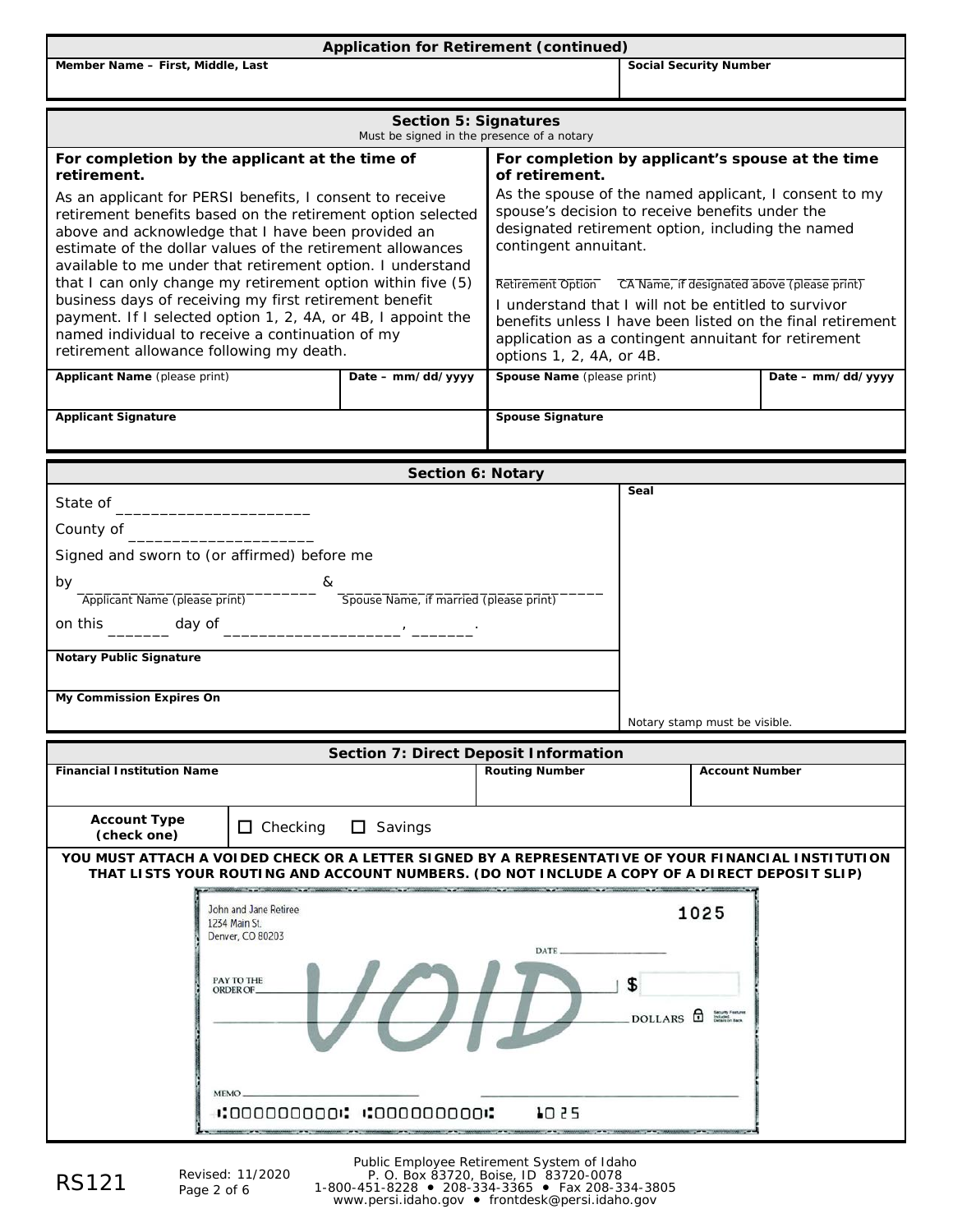| <b>Application for Retirement (continued)</b>                                                                                                                                                                                                                                                                                                                                                                                                                                                                                                                                                                                                                                                                                                                                                                                                                                                                                                                                                                                                                           |                                                                                                                             |  |  |  |  |
|-------------------------------------------------------------------------------------------------------------------------------------------------------------------------------------------------------------------------------------------------------------------------------------------------------------------------------------------------------------------------------------------------------------------------------------------------------------------------------------------------------------------------------------------------------------------------------------------------------------------------------------------------------------------------------------------------------------------------------------------------------------------------------------------------------------------------------------------------------------------------------------------------------------------------------------------------------------------------------------------------------------------------------------------------------------------------|-----------------------------------------------------------------------------------------------------------------------------|--|--|--|--|
| Member Name - First, Middle, Last                                                                                                                                                                                                                                                                                                                                                                                                                                                                                                                                                                                                                                                                                                                                                                                                                                                                                                                                                                                                                                       | <b>Social Security Number</b>                                                                                               |  |  |  |  |
|                                                                                                                                                                                                                                                                                                                                                                                                                                                                                                                                                                                                                                                                                                                                                                                                                                                                                                                                                                                                                                                                         |                                                                                                                             |  |  |  |  |
| <b>Section 8: Tax Withholding Information</b>                                                                                                                                                                                                                                                                                                                                                                                                                                                                                                                                                                                                                                                                                                                                                                                                                                                                                                                                                                                                                           |                                                                                                                             |  |  |  |  |
| <b>Federal Withholding Election:</b>                                                                                                                                                                                                                                                                                                                                                                                                                                                                                                                                                                                                                                                                                                                                                                                                                                                                                                                                                                                                                                    | <b>State of Idaho Withholding Election:</b>                                                                                 |  |  |  |  |
| $\Box$ No withholding - Do not withhold federal income tax.                                                                                                                                                                                                                                                                                                                                                                                                                                                                                                                                                                                                                                                                                                                                                                                                                                                                                                                                                                                                             | $\Box$ No withholding - Do not withhold state income tax.                                                                   |  |  |  |  |
| $\Box$ Tax table – Withhold federal income tax from each<br>benefit payment according to my filing status and the<br>number of allowances I have indicated below:                                                                                                                                                                                                                                                                                                                                                                                                                                                                                                                                                                                                                                                                                                                                                                                                                                                                                                       | $\Box$ Tax table - Withhold state income tax from each<br>benefit payment according to my filing status<br>indicated below: |  |  |  |  |
| Filing Status: $\Box$ Married                                                                                                                                                                                                                                                                                                                                                                                                                                                                                                                                                                                                                                                                                                                                                                                                                                                                                                                                                                                                                                           | Filing Status: □ Married                                                                                                    |  |  |  |  |
| $\Box$ Single                                                                                                                                                                                                                                                                                                                                                                                                                                                                                                                                                                                                                                                                                                                                                                                                                                                                                                                                                                                                                                                           | $\Box$ Single                                                                                                               |  |  |  |  |
| $\Box$ Married at single rate                                                                                                                                                                                                                                                                                                                                                                                                                                                                                                                                                                                                                                                                                                                                                                                                                                                                                                                                                                                                                                           | $\Box$ Married at single rate                                                                                               |  |  |  |  |
| <b>Number of allowances:</b>                                                                                                                                                                                                                                                                                                                                                                                                                                                                                                                                                                                                                                                                                                                                                                                                                                                                                                                                                                                                                                            | <b>Number of allowances:</b>                                                                                                |  |  |  |  |
| □ Percentage - Withhold _______ % from each benefit<br>payment for federal income tax.                                                                                                                                                                                                                                                                                                                                                                                                                                                                                                                                                                                                                                                                                                                                                                                                                                                                                                                                                                                  | □ Percentage - Withhold _______ % from each<br>benefit payment for state income tax.                                        |  |  |  |  |
| $\Box$ Flat dollar amount - Withhold $\$\_\_\_\_\_\_\_\_\_$ from each<br>benefit for federal income tax.                                                                                                                                                                                                                                                                                                                                                                                                                                                                                                                                                                                                                                                                                                                                                                                                                                                                                                                                                                | $\Box$ Flat dollar amount - Withhold $\frac{2}{3}$ ________ from<br>each benefit for state income tax.                      |  |  |  |  |
|                                                                                                                                                                                                                                                                                                                                                                                                                                                                                                                                                                                                                                                                                                                                                                                                                                                                                                                                                                                                                                                                         |                                                                                                                             |  |  |  |  |
| Section 9: Member Acknowledgment                                                                                                                                                                                                                                                                                                                                                                                                                                                                                                                                                                                                                                                                                                                                                                                                                                                                                                                                                                                                                                        |                                                                                                                             |  |  |  |  |
| I am hereby applying for retirement benefits as indicated above. I acknowledge that in order to process my<br>retirement, PERSI will contact my current employer(s) to confirm my separation from service and, to the extent my<br>permission for such contact is required by law, I give such consent and I acknowledge that my retirement benefits will<br>not begin until I have terminated all employment with employers participating in the PERSI, FRF, JRF, or ORP<br>retirement plans. I understand that I can change my retirement option only by notifying PERSI in writing no later than<br>five business days after the receipt of my first retirement benefit payment. I also understand that I should contact<br>PERSI prior to returning to work for a PERSI employer, because it may lead to suspension of my retirement benefit. I<br>certify that the information contained herein is true and correct to the best of my knowledge.<br>PERSI is authorized and directed to deposit the net amount of my benefit payments by electronic funds transfer |                                                                                                                             |  |  |  |  |

directly to my account at the financial institution named above. This supersedes any previous instructions until canceled by me in writing.

I authorize and direct the financial institution to immediately refund any overpayments to PERSI (including any benefit payments made on or after my death), and to charge the same to the named account. PERSI's certification of overpayment shall be sufficient evidence of an overpayment. If the funds remaining in the account are not sufficient to permit the financial institution to fully refund overpayments, I authorize and direct the financial institution to provide to PERSI all information related to the account, including transactions since the first of the month in which my death occurs, and the names and addresses of all joint account holders and any individuals authorized to withdraw funds from the designated account.

I agree that jurisdiction over any collection actions related to the recovery of any funds transferred to the designated account by PERSI will be exclusively in the courts of the State of Idaho.

| Signature | Date – mm/dd/yyyy |
|-----------|-------------------|
|           |                   |
|           |                   |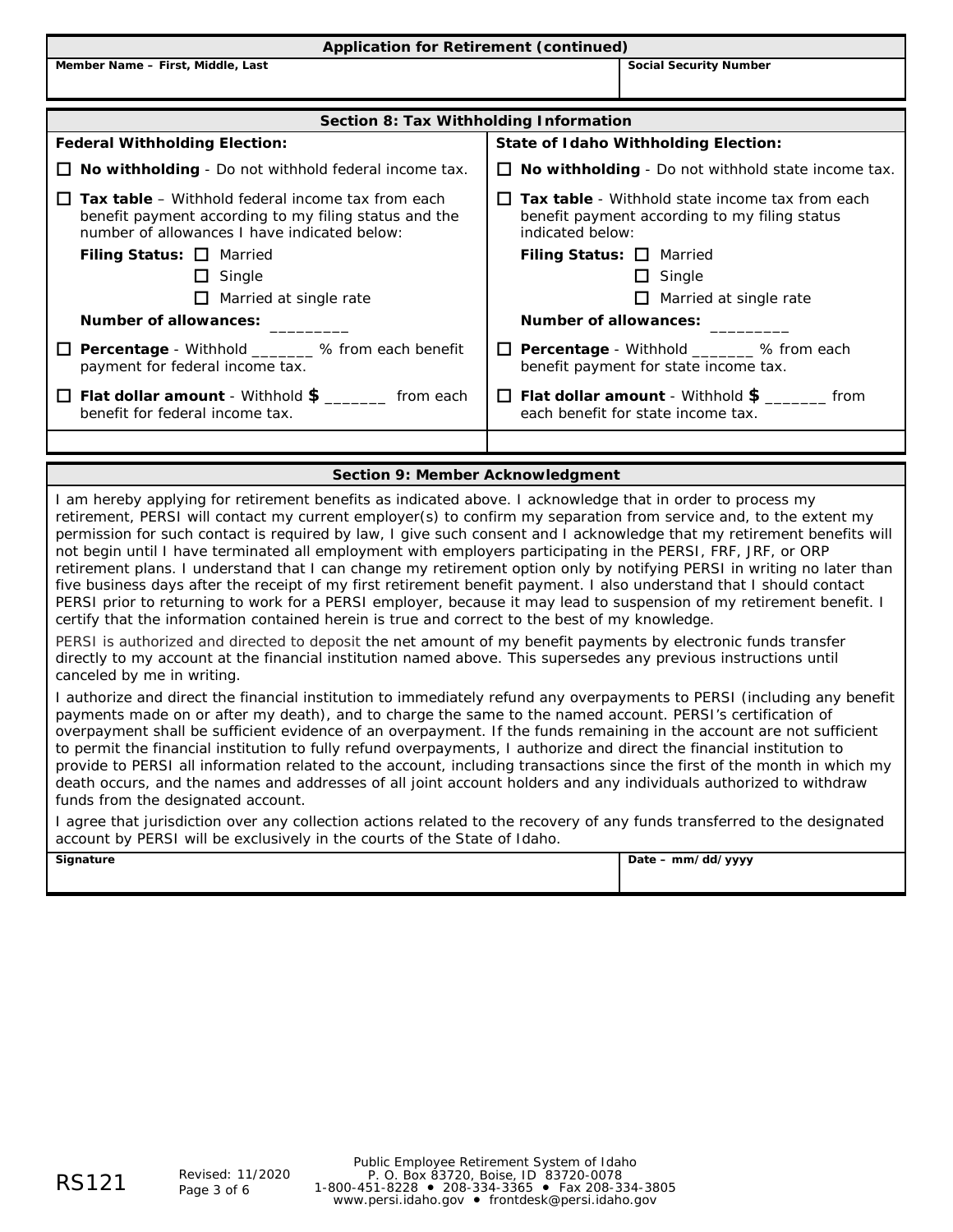**This page intentionally left blank**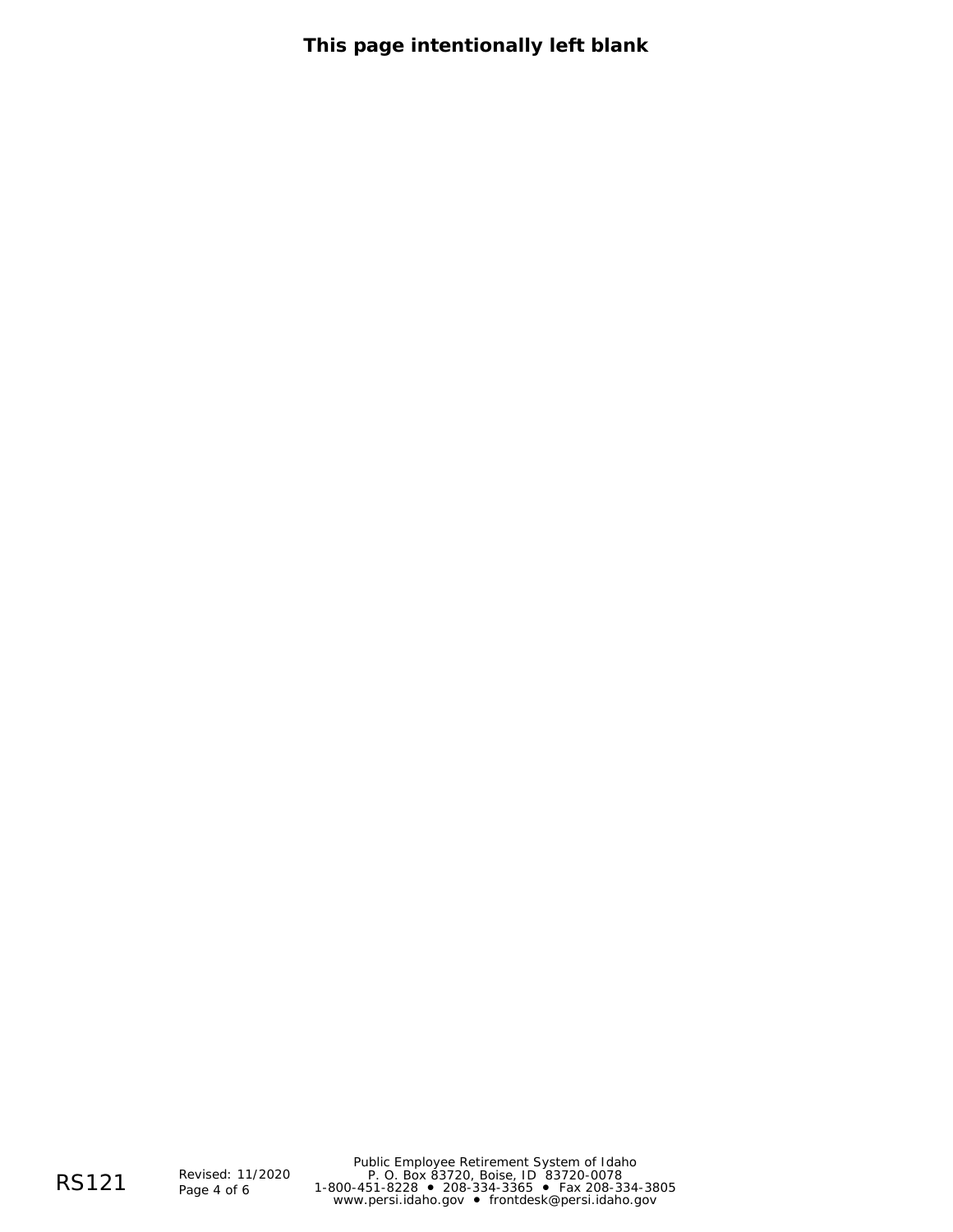# **About Form RS121**

As you prepare for retirement, PERSI requests that you complete and submit the *Application for Retirement* along with all required documents no earlier than six (6) months and no later than thirty (30) days prior to your retirement date. Failure to timely submit a complete *Application for Retirement* and all required documentation may result in your retirement benefit being delayed.

#### **Required Documentation**

- **1** A copy of your non-expired, government-issued photo-ID.
- **2** Proof of the applicant's age and Social Security number (one item from **List A**, or one item each from **List B** and **List C**, below).
- **3** If retirement option 1, 2, 4A, or 4B is selected, proof of the Contingent Annuitant's age and Social Security number (one item from **List A**, or one item each from **List B** and **List C**, below).

| List A                                                                                                           |    | List B                                                                     |     | List C                                                                                                         |  |
|------------------------------------------------------------------------------------------------------------------|----|----------------------------------------------------------------------------|-----|----------------------------------------------------------------------------------------------------------------|--|
| Documents that establish date of<br>birth and social security number                                             | Or | Documents that establish date<br>of birth                                  | And | Documents that establish social<br>security number                                                             |  |
| Current Driver's License or ID<br>Card issued by the state of<br>residence in compliance with<br>the Real ID Act |    | Current Driver's License or ID<br>Card issued by the state of<br>residence |     | Social Security Card                                                                                           |  |
| US Passport or US Passport Card                                                                                  |    | <b>Birth Certificate</b>                                                   |     | Government-issued 1099<br>showing your full name and<br>social security number (from<br>within last two years) |  |
| Military Discharge Record<br>(DD214) showing your full name<br>and social security number                        |    | Certificate of Naturalization or<br>Citizenship                            |     | W-2 showing your full name and<br>social security number (from<br>within last two years)                       |  |
| Section 1: Member Information                                                                                    |    |                                                                            |     |                                                                                                                |  |

Complete all demographic fields for this section.

# **Section 2: Retirement Information**

- **1** Include the name of your last PERSI employer and your last day of employment.
- **2** Your retirement date will always be the first day of a month. Usually, this is the first day of the month following your last day of employment, but—if you defer starting your retirement or leave employment prior to being ageeligible for retirement benefits—it will be the first day of the month you choose to begin receiving retirement benefits after you become eligible.
- **3** Retirement benefits are paid once a month for each month. Direct deposits will be issued on the last business day of the previous month and benefits issued as checks will be mailed on the first business day of the month.

## **Section 3: Retirement Benefit Options**

**1** Select only one retirement option.

- **2** If you select option 3, 4A, or 4B, you must also submit form RS127, *Social Security Quote Certification*.
- **3** Your retirement option can only be changed within five (5) business days of receiving your first retirement benefit.
- **4** You can meet with a PERSI Retirement Specialist to better understand your options. To schedule an appointment, call the PERSI Answer Center at 208-334-3365.